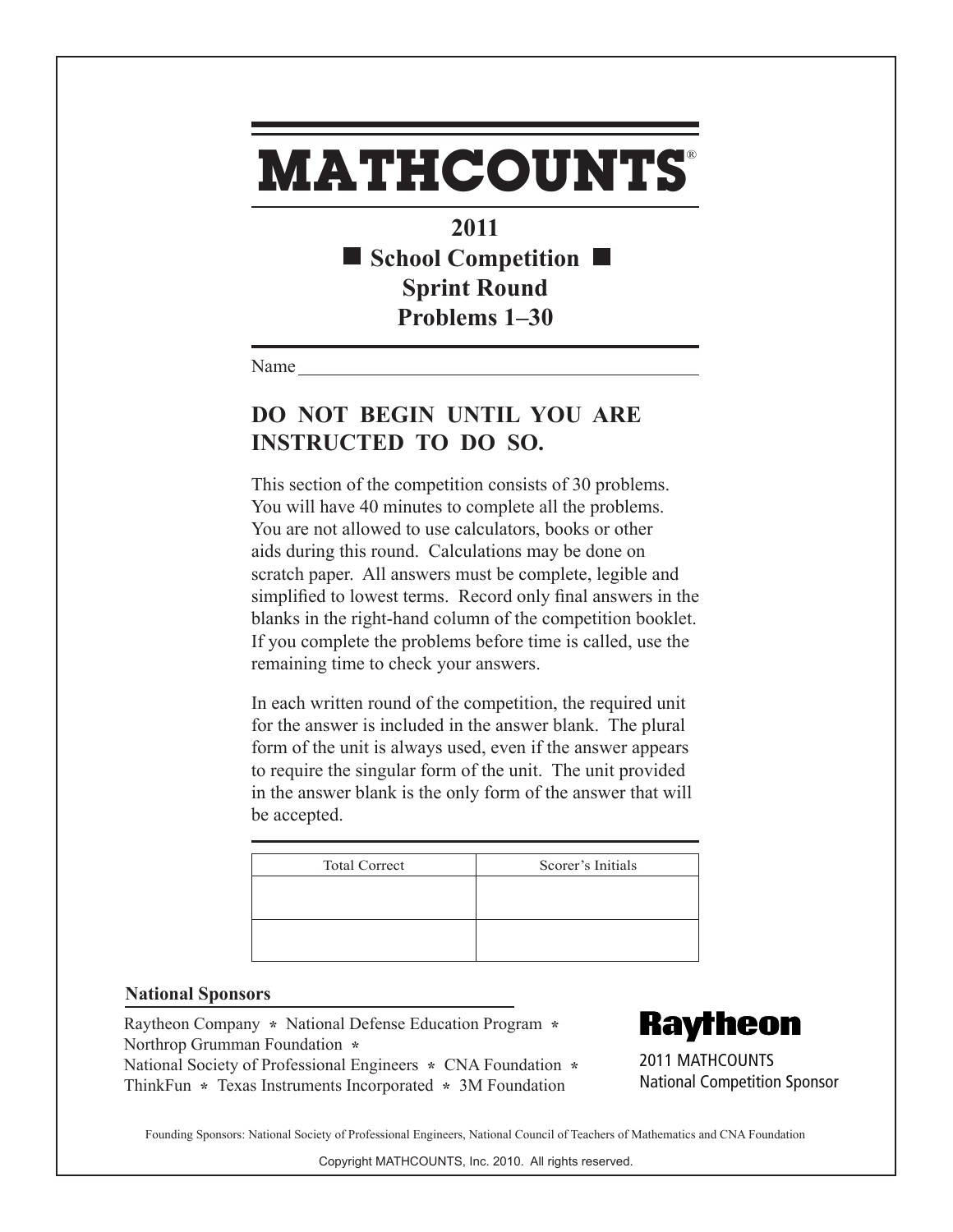| thousand?                      | 1. What is $25,142 + 13,874 - 3974$ expressed to the nearest                                                                                                                                                                                   | 1.                                                                             |
|--------------------------------|------------------------------------------------------------------------------------------------------------------------------------------------------------------------------------------------------------------------------------------------|--------------------------------------------------------------------------------|
| common fraction.               | 2. What is the value of $\frac{1}{2}$ of $2\frac{1}{4}$ ? Express your answer as a                                                                                                                                                             | 2.                                                                             |
| than $-80^{\circ}$ F is 134°F? | 3. Death Valley, California has the record for<br>150<br>$-134$<br>the highest temperature in the U.S. at 134°F.<br>- 100<br>Prospect Creek, Alaska has the coldest recorded<br>丰丰丰<br>temperature at $-80^{\circ}$ F. How many degrees higher | $\circ_F$<br>3.                                                                |
|                                | 4. When Will was 5 years old, his allowance was 25 cents. When<br>he was 6, his allowance was 50 cents. When he was 7, his<br>allowance was \$1.00. If Will's allowance continued to double<br>each year, what was his allowance at age 11?    | $\mathcal{S}$<br>$\overline{4}$ .                                              |
| 5.                             | Triangle ABC is similar to triangle XYZ with side AB<br>measuring 4 units, side BC measuring 6 units and side XY<br>measuring 14 units. What is the measure of side YZ?                                                                        | 5.<br>units                                                                    |
| Austin?                        | 6. Ashtyn is $\frac{3}{4}$ as tall as Austin. If Ashtyn is 4.5 feet tall, how tall is                                                                                                                                                          | 6.<br>feet                                                                     |
|                                |                                                                                                                                                                                                                                                | Copyright MATHCOUNTS, Inc. 2010. All rights reserved. 2011 School Sprint Round |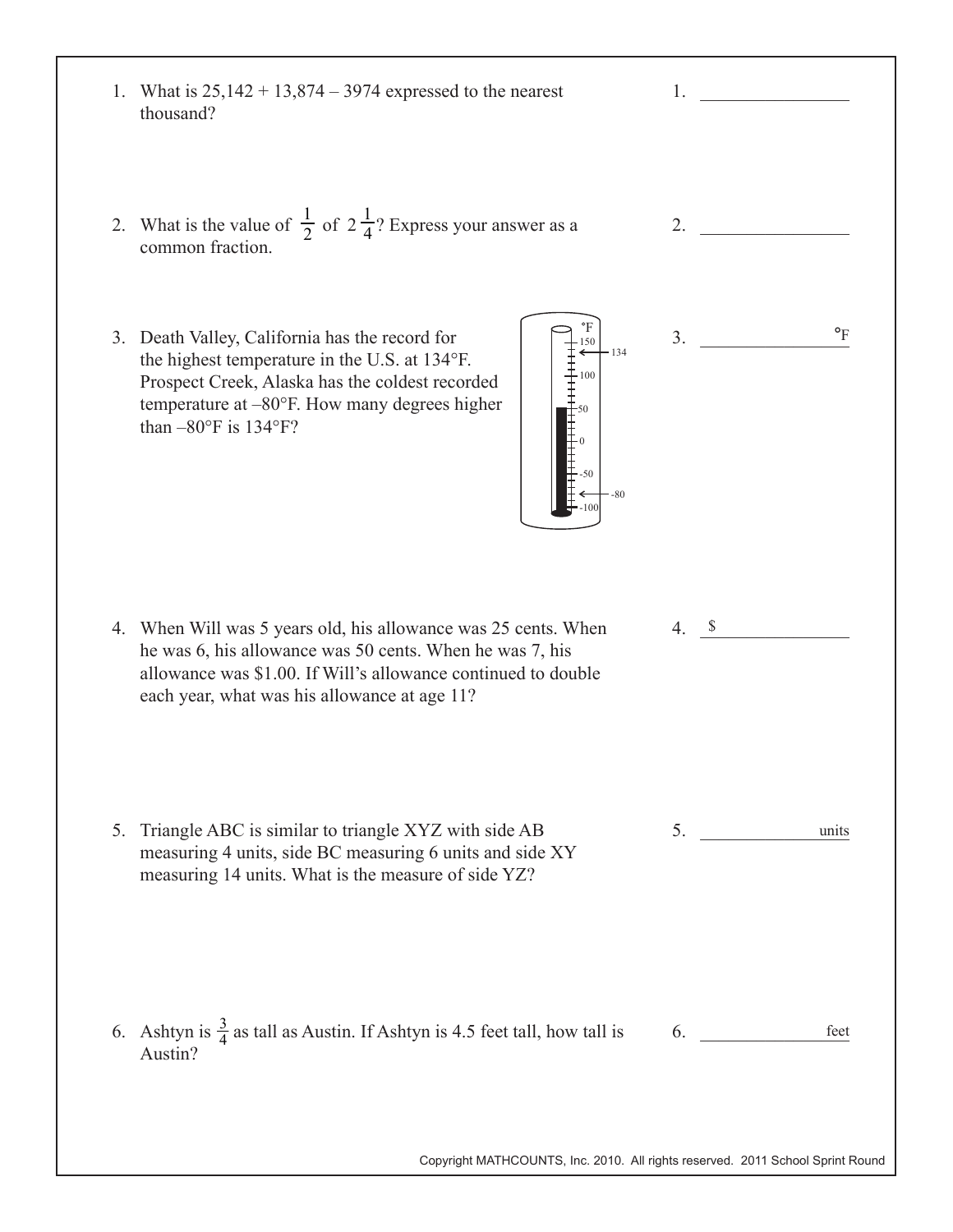| 7. The value of $\sqrt{73}$ is between two positive, consecutive<br>integers. What is the product of these two integers?                                                                                                                                                                                                                                                                                                                                                                   | 7.                       |
|--------------------------------------------------------------------------------------------------------------------------------------------------------------------------------------------------------------------------------------------------------------------------------------------------------------------------------------------------------------------------------------------------------------------------------------------------------------------------------------------|--------------------------|
| 8. If $a \sim b = a^2 + b$ , then $3 \sim 5$ is 14 since $3^2 + 5 = 14$ . What is the<br>value of $6 \sim 4$ ?                                                                                                                                                                                                                                                                                                                                                                             | 8.                       |
| 9. The cost of an adult ticket for a Saturday matinee at Turtle<br>Cinema is \$7.00. The cost of a student ticket is \$2.00 less than<br>the cost of an adult ticket. For a particular Saturday matinee,<br>the cinema sold 45 tickets and collected \$265.00. How many<br>student tickets were sold for the Saturday matinee?                                                                                                                                                             | 9.<br>student<br>tickets |
| 10. The median of a set of 8 consecutive even integers is 61. What<br>is the largest integer in the set?                                                                                                                                                                                                                                                                                                                                                                                   | 10.                      |
| 11. The minute hand of a 12-hour clock has rotated 810 degrees<br>since noon. How many minutes have elapsed since noon?                                                                                                                                                                                                                                                                                                                                                                    | minutes<br>11.           |
| 12. In Pascal's Triangle, each number is the sum of the number<br>just above it and to the left and the number just above it and<br>to the right. So the middle number in Row 2 is 2 because<br>$1 + 1 = 2$ . What is the sum of the numbers in Row 8 of Pascal's<br>Triangle?<br>Row 0<br>1<br>$1 \qquad 1$<br>Row 1<br>$1 \quad 2 \quad 1$<br>Row 2<br>$1 \quad 3 \quad 3 \quad 1$<br>Row 3<br>$1 \t 4 \t 6 \t 4 \t 1$<br>Row 4<br>5 10 10 5<br>Row 5<br>1<br>$\overline{\phantom{0}}$ 1 | 12.                      |

Copyright MATHCOUNTS, Inc. 2010. All rights reserved. 2011 School Sprint Round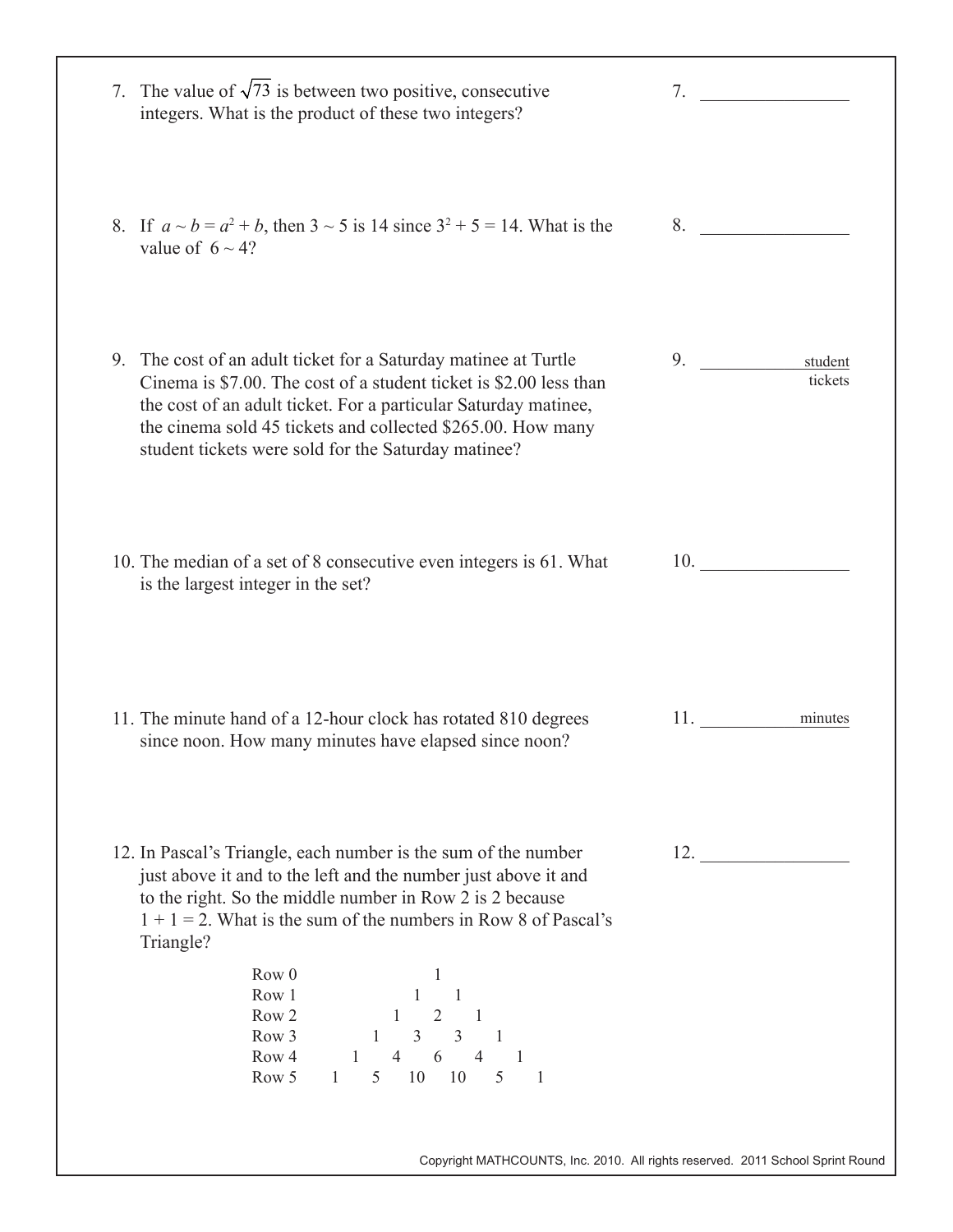|          |                                                                                                                                                                                 | The Parabola   The G Force   The Mean Streak | The Tower of Power                                                                                                                                                                                                                                                                                                                   | The Maximum Ride |                 |
|----------|---------------------------------------------------------------------------------------------------------------------------------------------------------------------------------|----------------------------------------------|--------------------------------------------------------------------------------------------------------------------------------------------------------------------------------------------------------------------------------------------------------------------------------------------------------------------------------------|------------------|-----------------|
| 165 feet | 119 feet                                                                                                                                                                        | 138 feet                                     | 300 feet                                                                                                                                                                                                                                                                                                                             | 198 feet         |                 |
|          | median of these values?                                                                                                                                                         |                                              | What is the positive difference between the mean and the                                                                                                                                                                                                                                                                             |                  |                 |
|          | answer as an integer.                                                                                                                                                           |                                              | 14. What is the greatest common factor of 5! and $\frac{8!}{3!}$ ? Express your                                                                                                                                                                                                                                                      |                  | 14.             |
|          |                                                                                                                                                                                 |                                              | 15. Three teenagers have integer ages of $x$ , $y$ and $z$ years old. All of<br>the teenagers are between 13 and 19 years old, inclusive. If the<br>product of the three ages is 3705, what is the sum of x, y and z?                                                                                                                |                  | 15.             |
| School?  |                                                                                                                                                                                 |                                              | 16. At Jefferson Middle School students either bring lunch or buy<br>lunch. There are 100 sixth grade girls who buy lunch and<br>70 sixth grade boys who bring lunch. There are 160 boys in the<br>sixth grade and 160 sixth graders who bring lunch. What is the<br>total number of students in the sixth grade at Jefferson Middle |                  | students<br>16. |
|          | 17. Mr. Math commented that his house number is the average of<br>the largest three-digit perfect square and the largest three-digit<br>perfect cube. What is his house number? | 17.                                          |                                                                                                                                                                                                                                                                                                                                      |                  |                 |
|          |                                                                                                                                                                                 |                                              | 18. Billy Goats invested some money in stocks and bonds. The<br>total amount he invested was \$165,000. If he invested<br>4.5 times as much in stocks as he did in bonds, what was his                                                                                                                                               |                  | 18. \$          |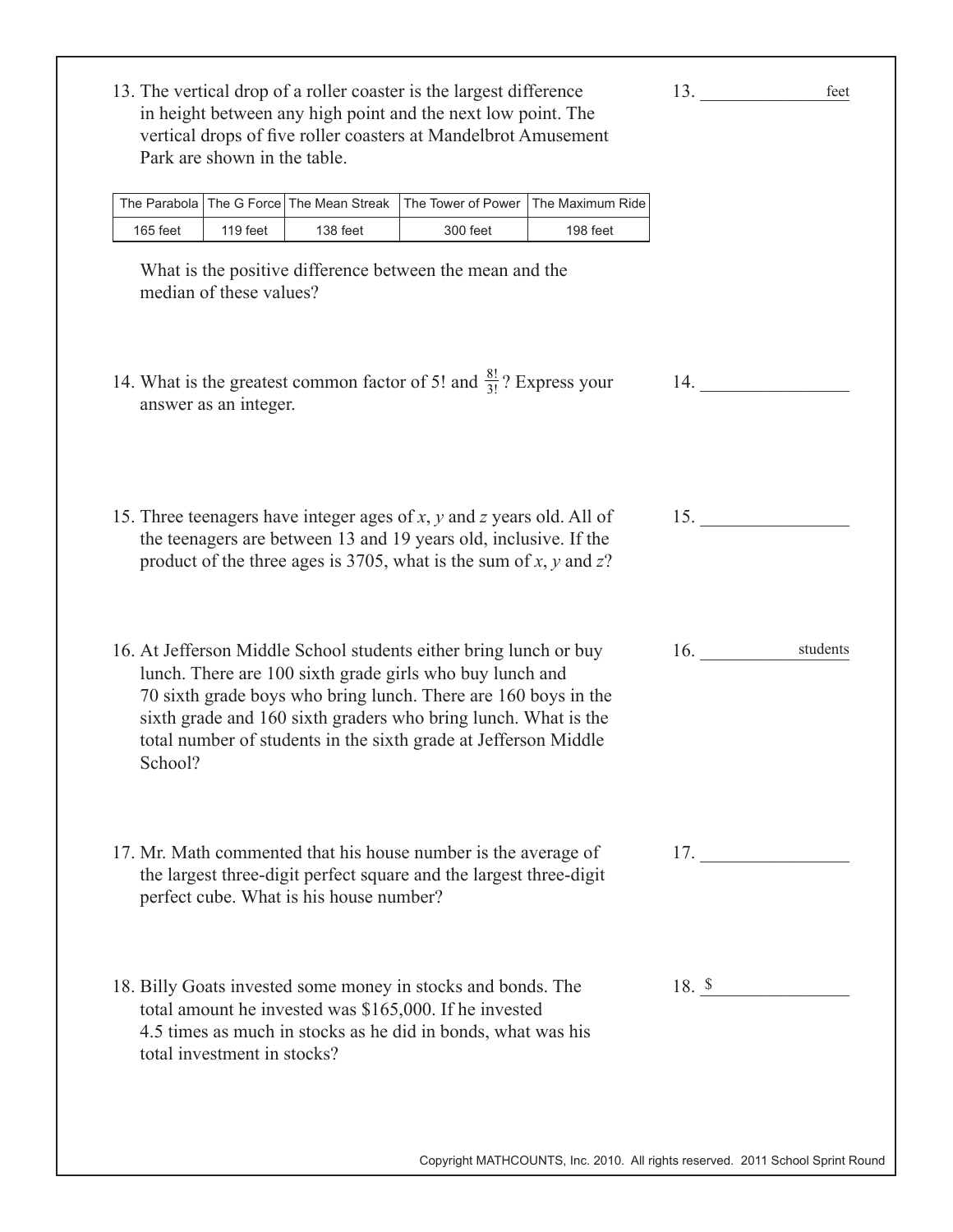$19.$ 20. 21. \_\_\_\_\_\_\_\_\_\_\_\_\_\_\_\_ 22. \_\_\_\_\_\_\_\_\_\_\_\_\_\_\_\_ 23. \_\_\_\_\_\_\_\_\_\_\_\_\_\_\_\_ 24. \_\_\_\_\_\_\_\_\_\_\_\_\_\_\_\_ 19. A mixture of 40 liters of paint is 25% red tint, 30% yellow tint and 45% water. Five liters of red tint and five liters of yellow tint are added to the original mixture. What is the percent of water in this new mixture? 20. Circles O and P are tangent to the *x*-axis at  $(4, 0)$  and  $(13, 0)$ , respectively. Point A(4, 8) is on circle O and point B(13, 10) is on circle P. Line segment OP connects the center of circle O to the center of circle P. What is the slope of segment OP? Express your answer as a common fraction. 21. A solid  $5 \times 5 \times 5$  cube is composed of unit cubes. Each face of the large, solid cube is partially painted with gray paint, as shown. What fraction of the entire solid cube's unit cubes have no paint on them? Express your answer as a common fraction. 22. Alice rolls a standard 6-sided die once. Bob rolls a second standard 6-sided die once. Alice wins if the values shown have a positive difference of exactly 1. What is the probability that Alice wins? Express your answer as a common fraction. 23. When  $0.\overline{21}$  is written as a common fraction in the form  $\frac{a}{b}$  $\frac{a}{b}$ , what is the value of  $b - a$ ? 24. A quarter-circle of radius 3 units is drawn at each of the vertices of a square with sides of 6 units. The area of the shaded region can be expressed in the form  $a - b\pi$  square units, where *a* and *b* are both integers. What is the value of  $a + b$ ?  $\frac{0}{0}$ *y x*

Copyright MATHCOUNTS, Inc. 2010. All rights reserved. 2011 School Sprint Round